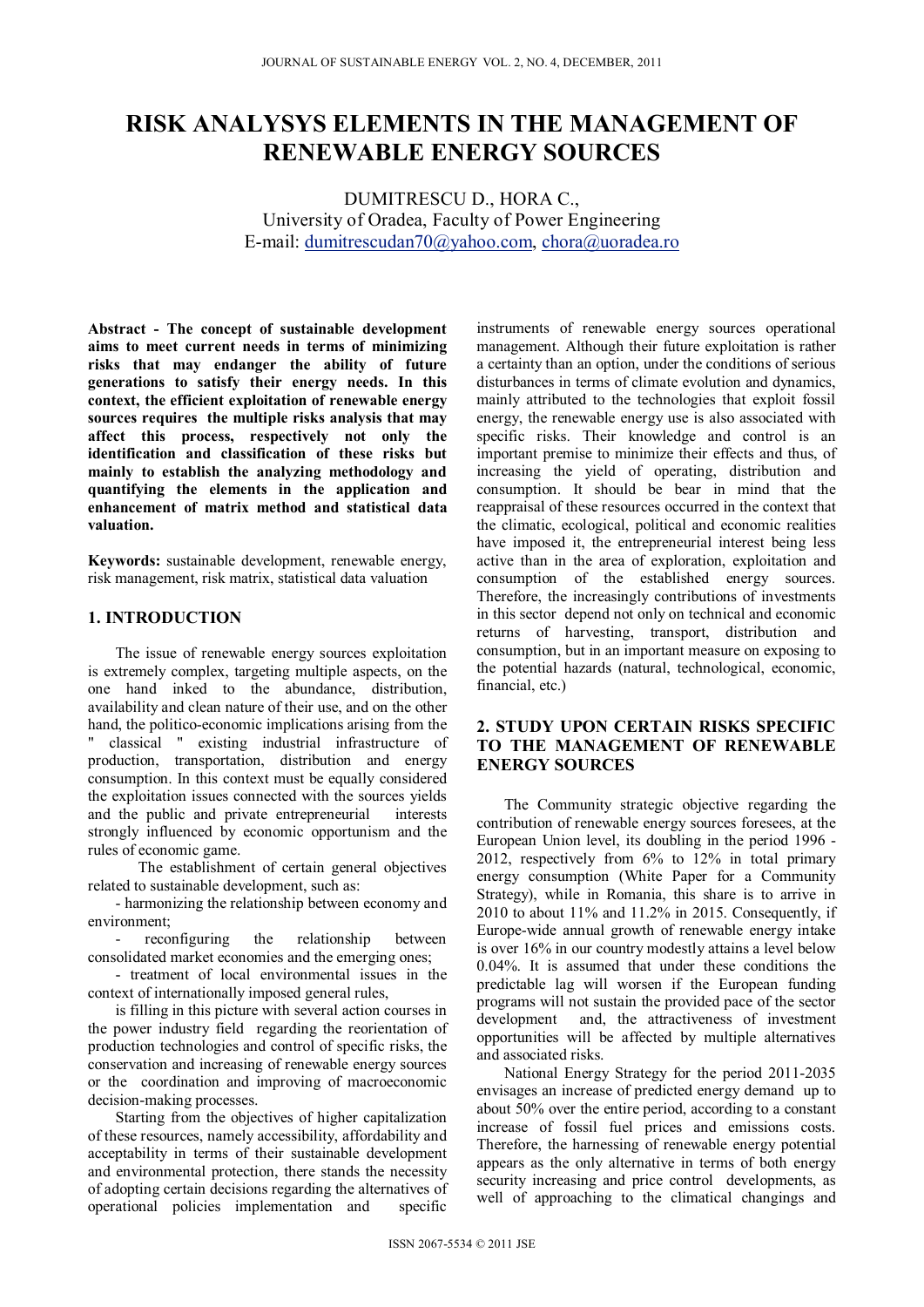environmental conservation. This fact results also of the orientation and EU energy policy, directed mainly towards:

- maintaining the security of energy supply in the Union;
- promoting the energy efficiency and energy saving;
- development of renewable energy;
- reducing emissions of greenhouse gases;
- promoting the interconnection of energy networks.

 Regarding Romania, there is an unanimous consensus on the importance of renewable energy potential and availability of their exploitation, but also an awareness of risk factors that may affect the strategic approach. On these lines, even the authors of the above mentioned national strategy agree that the real potential of the envisaged sources is much smaller due to technological limitations, environmental restrictions and economic efficiency.

 There is eloquent the fact that in accordance with the assessments of hydropower resources, convertible energy potential is approx. 32,000 GWh / year and in 2009 the installed capacity does not exceed 6500 MW, in the

context that an average hydrological year would ensure getting to 17,340 GWh / year. It follows that, at present, we have a convertible energy potential exploiting degree of 54%, the untapped reserve requiring current efforts that exceed the actual investment opportunities insofar the public and private domain.<sup>1</sup> In this regard, for example, the investing interest is affected by the fact that the exploitation of renewable energy sources generates electricity production costs over those implied by the employment of fossil and nuclear fuels.. The envisaged solution to stimulate the investment efforts under such conditions and in accordance with European practice is the state given support, even if the respective economic and financial mechanisms lead to price increases at the end consumer. Therefore, is looming the perspective of a public-private partnership as the only option, so far, that may lead to more intense exploitation of these sources.

 It is important to have in view, as analysing the specific risks management, the geographic arrangement of these resources at country level (fig.1):



**Fig. 1. Distribution of renewable energy sources potential in Romania** VI. Western Plain (geothermal energy);

1. Elements of energy strategy for the period 2011-2035. Directions and strategic objectives in energy sector. Economy Minister Site, April 2011(fig.1). Source: Finance and Economy Minister - 2007

#### **Legend:**

- I. Danube Delta (solar energy);
- II. Dobrogea (solar and wind);

III. Moldova (plains and plateaus - micro hydro, wind and biomass);

IV. Carpathian Mountains (IV1 - Eastern Carpathians, IV2 - South Carpathians, IV3 - Western Carpathians (biomass, microhydro)

V. Plateau of Transylvania (microhydro)

VII. Subcarpathians (VII1 - Getic Subcarpathians; VII2 - Subcarpathians of curvature, VII3 - Moldavian Subcarpathians: biomass, micro hydro);

VIII. Southern Plain (biomass, geothermal and solar).

 This natural distribution, both diverse and heterogeneous in terms of energy potential, especially represented in the required efforts to put its value, also provides a number of risks to be taken in the event of imperative management application to their exploitation.

 Starting from the three vulnerabilities of the renewable energy sources potential development, namely **the technological constraints or limitations, the economic efficiency and environmental restrictions**, there is required a risks assortment from this perspective and their treatment as matrix variables,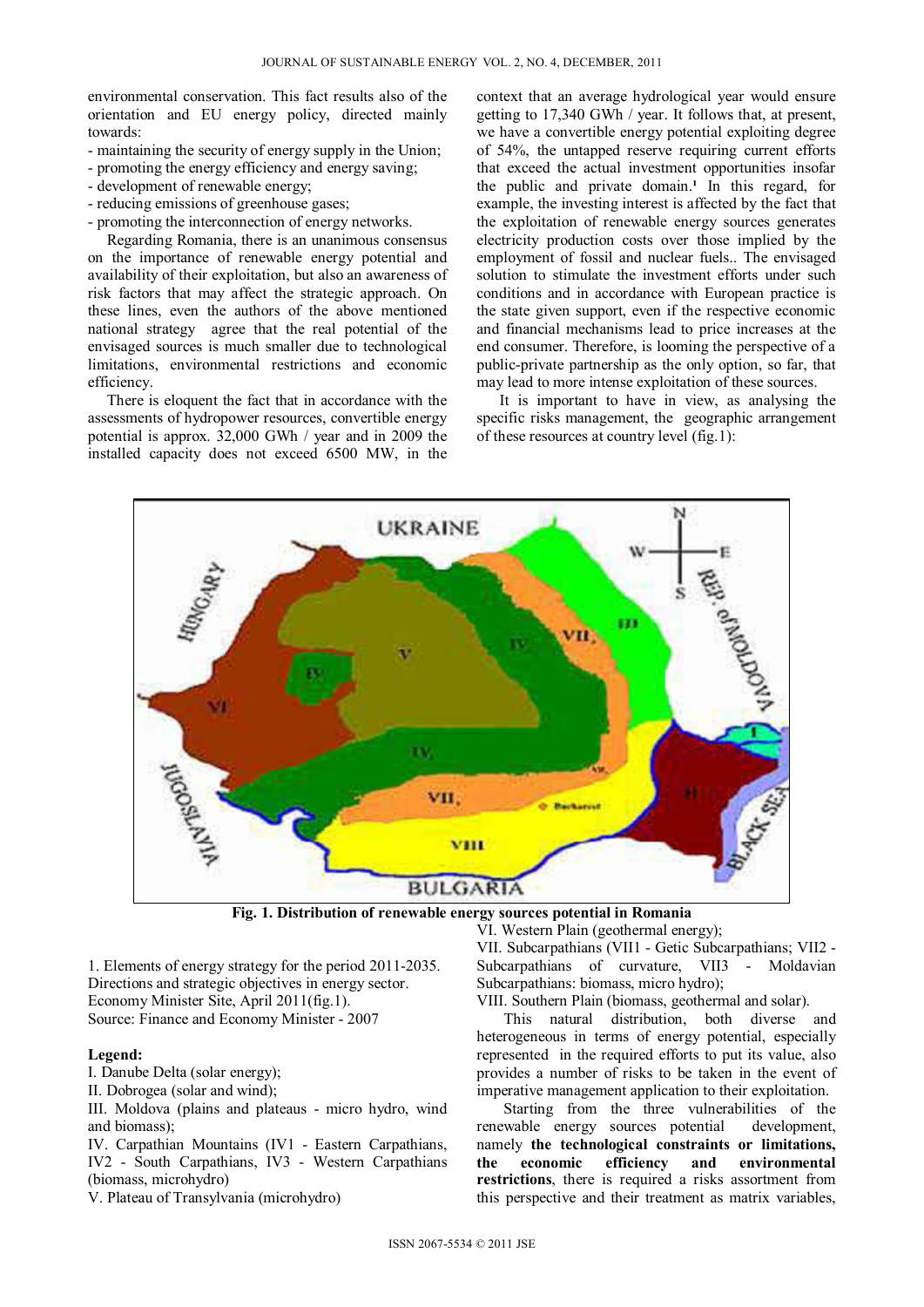thus opening the way for the evaluation, quantification and improving managerial performance.

 Thus, any latent investor will be able to operate with a control and exploitation instrument of his business in the field of renewable energy sources, by entering an emerging electricity and heat market, hence having an even higher developing potential. The importance of attracting private and public capital in this area is obvious, and the realization of this goal has not only social and political reasons. At least the private sector primarily takes into account, without exception, the ability of returns on investment, generating value and future revenues, representing themselves an assumed risk under conditions of uncertainty.

 **The constraints or technological limitations** include a wide range of issues related to the aspects of designing, building and investment operation, generally present but differentiated according to source:

 ● *considered natural reserve capacity*, may cause a greater or lesser interest of investing accordingly to the displayed potential, consisting of a concrete

manifestation of this investors segregation criterion.

Large markets attract large capitals, and vice versa, in accordance with their own gravity.

● *continuity of energy generation*, especially of wind and biomass sources, may be a factor for variation of productivity and efficiency in the long term exploitation. This can raise special problems both in terms of programming resources exploitation, but mainly in terms of meeting the needs of capital and human resources.

 ● *Location-design conditions* may be an important risk factor both in the formal aspect, but especially by the necessary technical-economic specific expenditures . Depending on the location of micro geographical and territorial positioning the technological limitations are likely to be important and therefore requiring a change in investor's strategy.

 ● *complexity and technological level* of constructing, equipping and out fit of the objective has the strongest impact on investment decisions in conditions that generate the most significant costs. Usually, here are involved the financers, guarantees and insurers which shall decide on the business opportunity and feasibility.

 ● *decommissioning and storage conditions* of the investment should be considered even from its design, as they are the entrepreneur's future obligations and thus being included in the management plan.

 **The economic efficiency** of investment, essential in entrepreneurial terms, presents in its turn a number of common nature risk factors which, in the context of renewable energy sources exploitation dress a number of specific issues, namely:

**●** *operating and maintenance costs* of investment are closely related to its technical aspects, the economic returns directly being a consequence of the technical ones and the power market , as well, which aspires to become more competitive. The influence of these factors greatly vary from one source to another, thus requiring a differential weighting and harmonization with other managerial risk factors.

● *evolution of working capital,* respectively the permanent floating capital, expressing the capability to finance the current assets and therefore supporting continuous business. The more the renewable sources will require fewer capital assets, the more will be higher their ability to recover the investments and generate profit.

● *period of the power source operation* is, in its turn, a major managerial risk factor in both physical duration aspect and the intermittence of operating, knowing that functional disruptions and, inferentially, those in delivering the contracted production, negatively affects the economic efficiency of exploitation.

● *labor and capital requirements,* respectively the ratio of these production factorshas a major importance both in terms of capital relating costs, but most, those of the labor. The allocation level variability from one source nature to another determine also differential influences of that risk, namely by the costs of involved resources.

● *nature and level of state support* for investors in the capitalization of renewable energy sources directly leads<br>to the efficienting of exploitation and investors' to the efficienting of exploitation and confidence increasing in these public-private partnership. State involvement will be hence perceived as a participation in risks sharing or reducing them from entrepreneurs'perspective.

 **Environmental restrictions** are a group of increasing importance risk factors in the context of the above outlined climate evolutions , the exploitation of these sources might produce some direct or indirect effects on the respective environment. Therefore, the investors should take into account these restrictions in the management plan, having to treat them as risk factors if the predetermined conditions of locating and operating are not fulfiled:

● *location preserving biodiversity,* namely the vegetation and fauna that populate the area affected by the exploitation of renewable energy sources. Environmental law rules are restrictive in what is regarding the investors' options, mainly concerned by the involved costs reduction and higher utilization of resulted energy.

● *non-affecting the health of the population* through the projects development of the renewable energy sources exploitation requires its permanent monitoring by the authorities. In the event of disease occurrences whose etiology indicates as cause the operator's energy activities, his liability will be entailed , let it be, by case, administrative, contraventional or criminal.

● *conservation or architectural values, protected zones and archaeological sites* in the areas of renewable energy recovery is both a prerequisite condition for project validation and, subsequently, during the investment operation. In the extent that the operator would harm these natural or cultural asets by carrying out energy activities, he will have to answer under the laws in force.

● *microclimate and soil conservation,* especially their quality and characteristics. The placement and operation works of renewable energy sources may, accidentally or by failure of operational rules, produce changes in water quality parameters, air or soil, being in this regard a risk factor. Even if these source categories are organic by their nature, not involving industrial transformations, the specific equipment and machinery functioning out of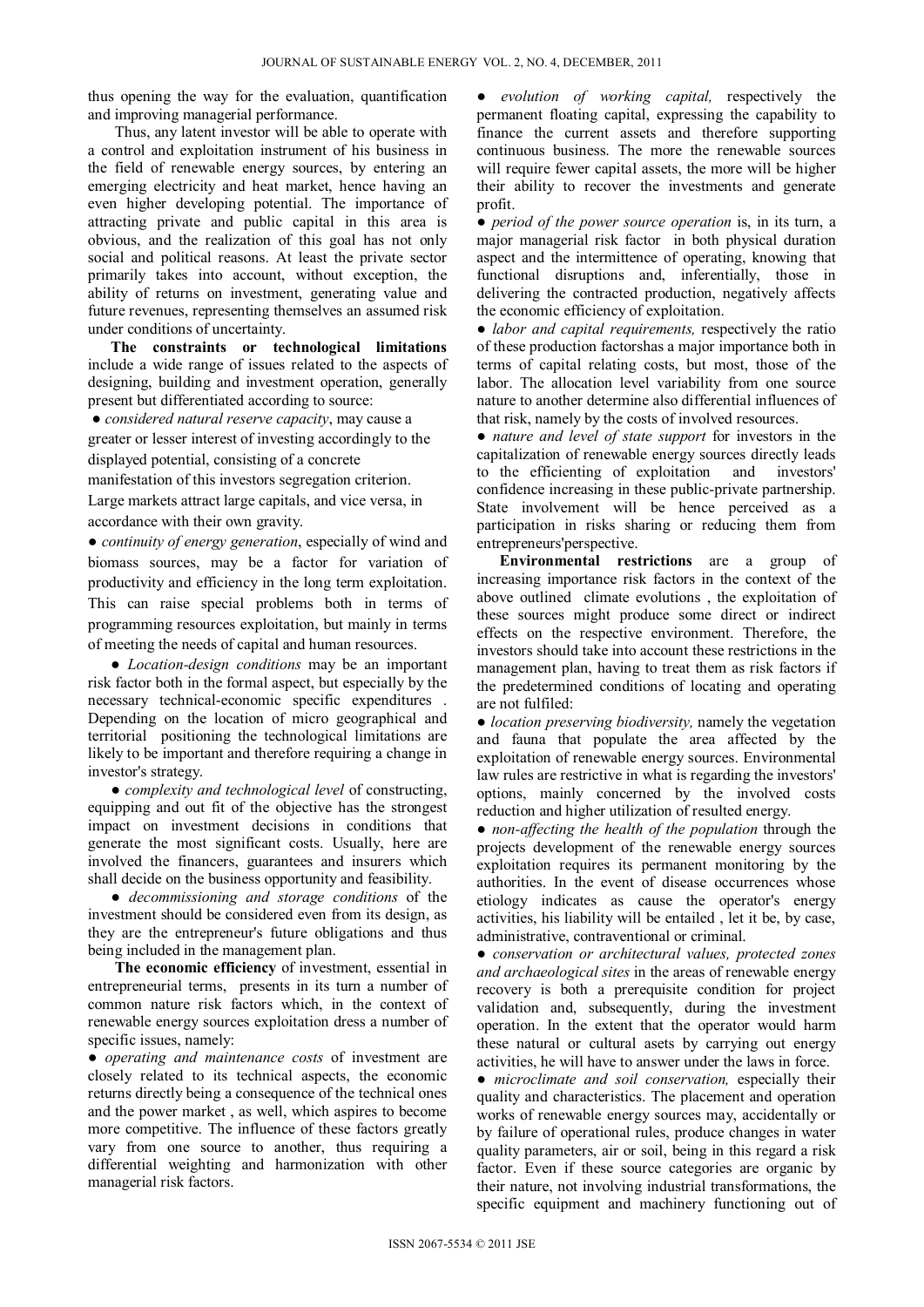operational rules can generate such events and thus attracting mal consequences to the energy operator.

 The application of an effective management of risks assumed by investors in the exploitation of renewable energy sources, requires on the one hand their weighting in the overall business risk and, on the other hand, the quantifying of potential effects , respectively the economic costs and legal consequences. The achieving of this goal is difficult, especially in terms of diversity of sources and unequal distribution of frequency and intensity as risks at each source category level. Under these circumstances, the achieving of a risk matrix may be, along with other risk assessments, a versatile and effective tool both in the design phase and also later, based on recorded activity data. However, the high degree of subjective assessments and lack of uniform

assessing standards lead to an important relativ degree of the resulted data.

 Usually, achieving such an array requires not only the agreement of those involved (designers, financiers, investors, authorities, customers) regarding the inventoried risks but mainly to their likelihood and consequences of producing such unwanted events. In order to simplify and harmonize the points of view, evaluators might use a scale of 1 to 10 for each risk (probabil event) applicable to both in terms of event frequency and consequences severity , mainly upon operating costs. For example, may be assigned a low probability to an event, between 1 and 3 but the foreseeable consequences could be important or serious, between 7 and 10, respectively. In this way, once these values assigned to each inventoried risk can be accomplished their matrix:

| <b>Risk category</b>                                   | <b>Event probability</b> | <b>Possible consequences</b> |
|--------------------------------------------------------|--------------------------|------------------------------|
| <b>Technological constraints or limitations</b><br>(c) | $P(c) = 3,2$             | $C(c) = 7,0$                 |
| Natural reserve capacity                               |                          |                              |
| Continuity of power generation                         |                          |                              |
| Terms of design-emplacement                            |                          |                              |
| Complexity and technological level                     | 4                        |                              |
| Storage and decommissioning conditions                 |                          | 9                            |
| Economic efficiency (e)                                | $P(e) = 2,6$             | $C(e) = 7,0$                 |
| Operating and maintenance costs                        |                          |                              |
| Evolution of the revolving fund                        |                          |                              |
| Operating period of the power source                   |                          |                              |
| Labor and capital requirements                         |                          |                              |
| Nature and level of state support                      | 5                        | 9                            |
| <b>Environmental restrictions (m)</b>                  | $P(m) = 1,0$             | $C(m) = 2,75$                |
| Preservation of local biodiversity                     | $\mathfrak{D}$           | 3                            |
| Non-affecting the population health                    |                          |                              |
| Conservation of architectural<br>values.               |                          |                              |
| protected areas and archaeological sites               |                          |                              |
| Microclimate and soil conservation                     |                          |                              |

**Fig. 2. Specific risks matrix in exploiting renewable energy sources (example)**

Where: **P(c), P(e), P(m)** represents the average of estimated probabilities for each risk categories, and **C(c), C(e), C(m),** average resulting probability of those risks consequences. The attributed values may be fractional numbers, hence allowing a more adequate risk grading.

 One may conventionally consider three or four levels of expectation grading that will allow comparison of investing opportunities and strategic decisions upon the exploitation of renewable energy sources. Ex.:

- probabilities between 1 and 3 are considered low level;

- probabilities between 3.1 and 6 are considered medium level;

- probabilities between 6.1 and 10 are considered high level;

or,

- probabilities between 1 and 3 are considered acceptable level;

- probabilities between 3.1 and 5 are considered attention level;

- probabilities between 5.1 and 7 are considered alert level;

- probabilities between 7.1 and 10 are considered utmost level of danger or risk;

 It is recommended that the assignation should be made by consensus or mediation between stakeholders, so that the values entered in the matrix to better reflect the considered characteristics.

## **Conclusions**

 **1.** The specific risk management decision-making processes require, unlike other fields, a series of assessments and forecasting of some random processes or casual events of whose quantifying depends on the financial and operational business success.

 **2.** From this perspective, the identifying of instrumental means applicable to extensive diversity of potential energy sources, which might display differentiated features even within the same category (hydro, geothermal, wind, etc..), is imperatively necessary.